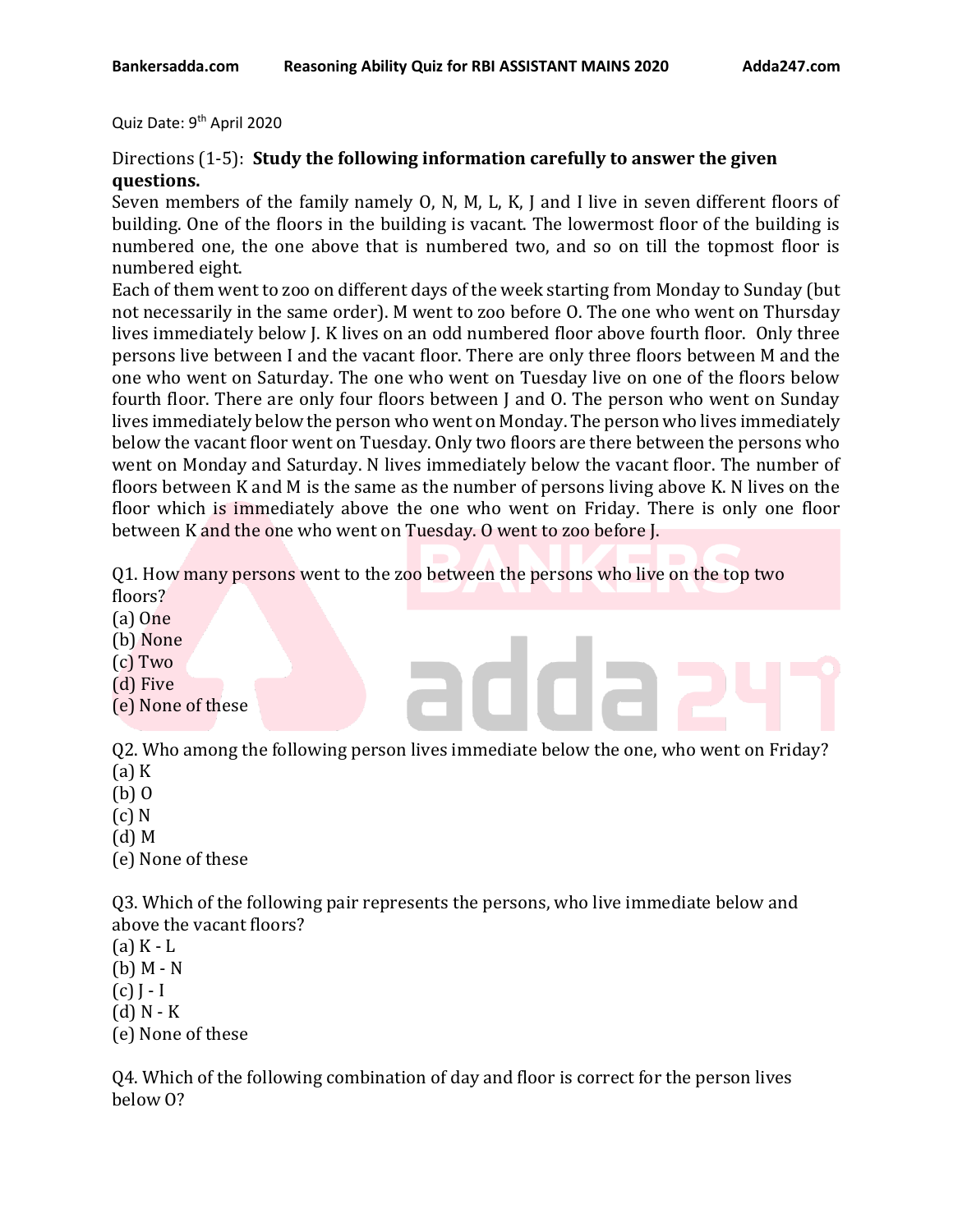- (a) Monday- 3rd floor
- (b) Thursday- 6<sup>th</sup> floor
- (c) Wednesday-1st floor
- (d) Saturday- 7th floor
- (e) Thursday- 7th floor

Q5. How many persons live between the persons who went on Monday and Tuesday?

- (a) Four
- (b) Three
- (c) Two
- (d) One
- (e) None of these



Directions (6-10): **Study the following information carefully to answer the given questions.** 

# **In a certain code language :-**

"Book news carry hello" is written as '&P15 %H23 %B18 &L12' "There old good houses" is written as '%H5 &W15 %W12 &V18' "Liquid purified water powered" is written as '%W5 &I5 &W5 %W9'

Q6. "Maths" will be coded as?

- (a) %H8
- (b) &H8
- (c) &I8
- (d) &J2
- (e) None of these

Q7. "Aadhaar" will be coded as?

- (a) %I26
- (b) %I1
- (c) &H26
- (d) &I25
- (e) None of these

Q8. What will be the code for "Bullet"?

- $(a)$  %G4
- (b) %G5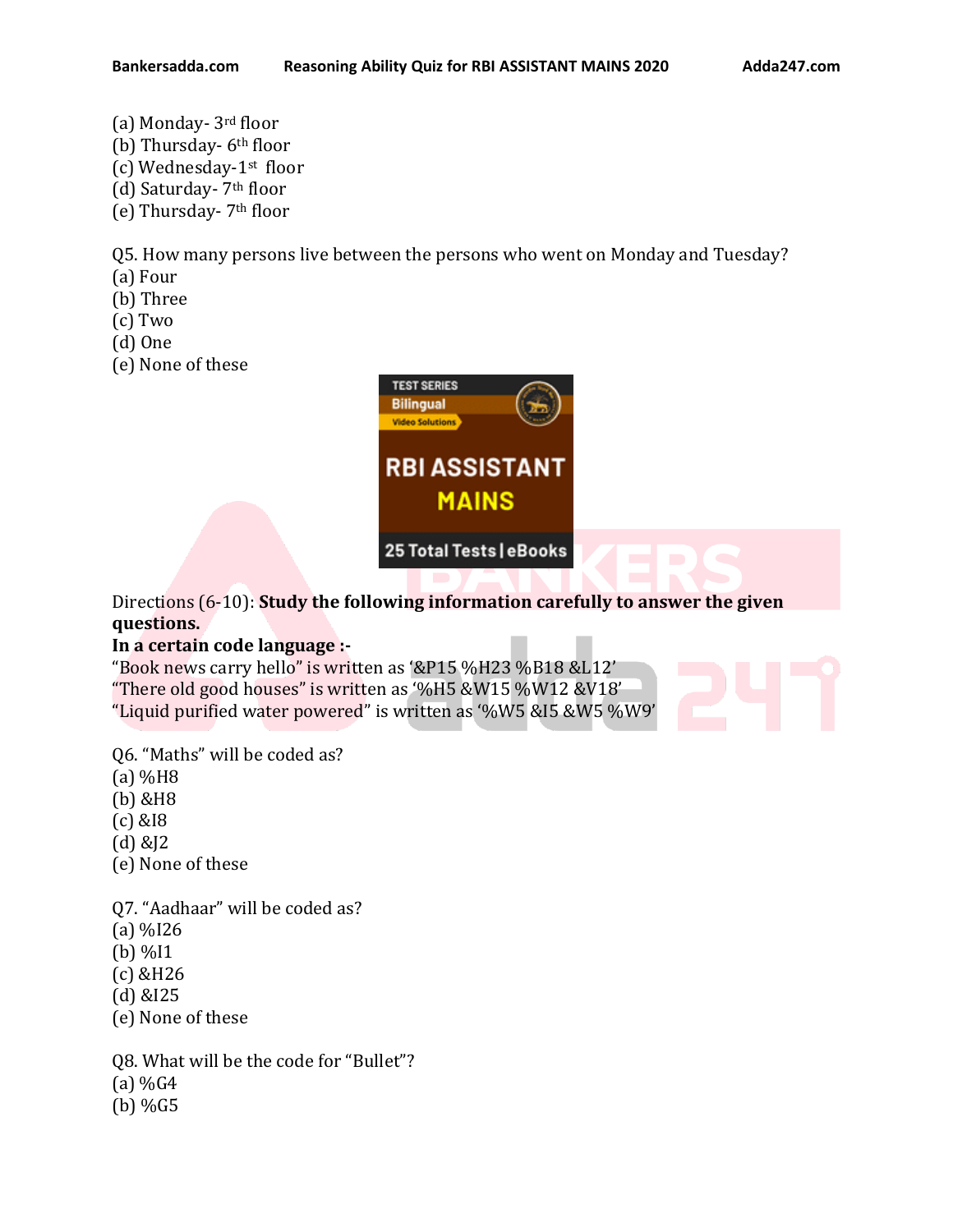(c) &G4

(d) &G5

(e) &D5

Q9. Which will be the code for 'Sun'?

- (a) &M21
- (b) %M21
- (c) %M20
- (d) %M11
- (e) None of these

Q10. What will be the code of 'Amsterdam'?

(a) &N1

(b) &N26

(c) %N26

(d) %N1

(e) None of these

Directions (11-15): **In each question below, is given a group of letters followed by four combinations of digits/symbols numbered (a), (b), (c) and (d). You have to find out which of combinations correctly represents the group of letters based on the following coding system and mark the answer accordingly. If none of the four combinations correctly represents the group of letters, mark (e), i.e. 'None of these', as the answer.**

| Letter       | ້ | M |    |  |   | m            | $\blacktriangleleft$<br>$\overline{\phantom{a}}$ | ∸        | –<br>. . |          |  |
|--------------|---|---|----|--|---|--------------|--------------------------------------------------|----------|----------|----------|--|
| Digit/Symbol |   | Ħ | ٠D |  | - | $\mathbf{4}$ | $\omega$                                         | с<br>. . | $\%$     | $\alpha$ |  |

Conditions: -

(a) If the first letter is a vowel and the last letter is consonant, then their codes are to be interchanged.

(b) If the both first and last letters is consonant, both are to be coded as Z.

(c) If the both first and last letter is vowel, then their code is to be coded as last vowel's code.

(d) If the last letter is opposite of first letter according to alphabetical series, then both are to be coded as the code for the last letter's code.

Q11. IKLZBE (a) #\$87%# (b) %\$57%# (c) %65\$7% (d) #\$8%7 (e) None of these

Q12. VKBIEE (a) 9#2@%4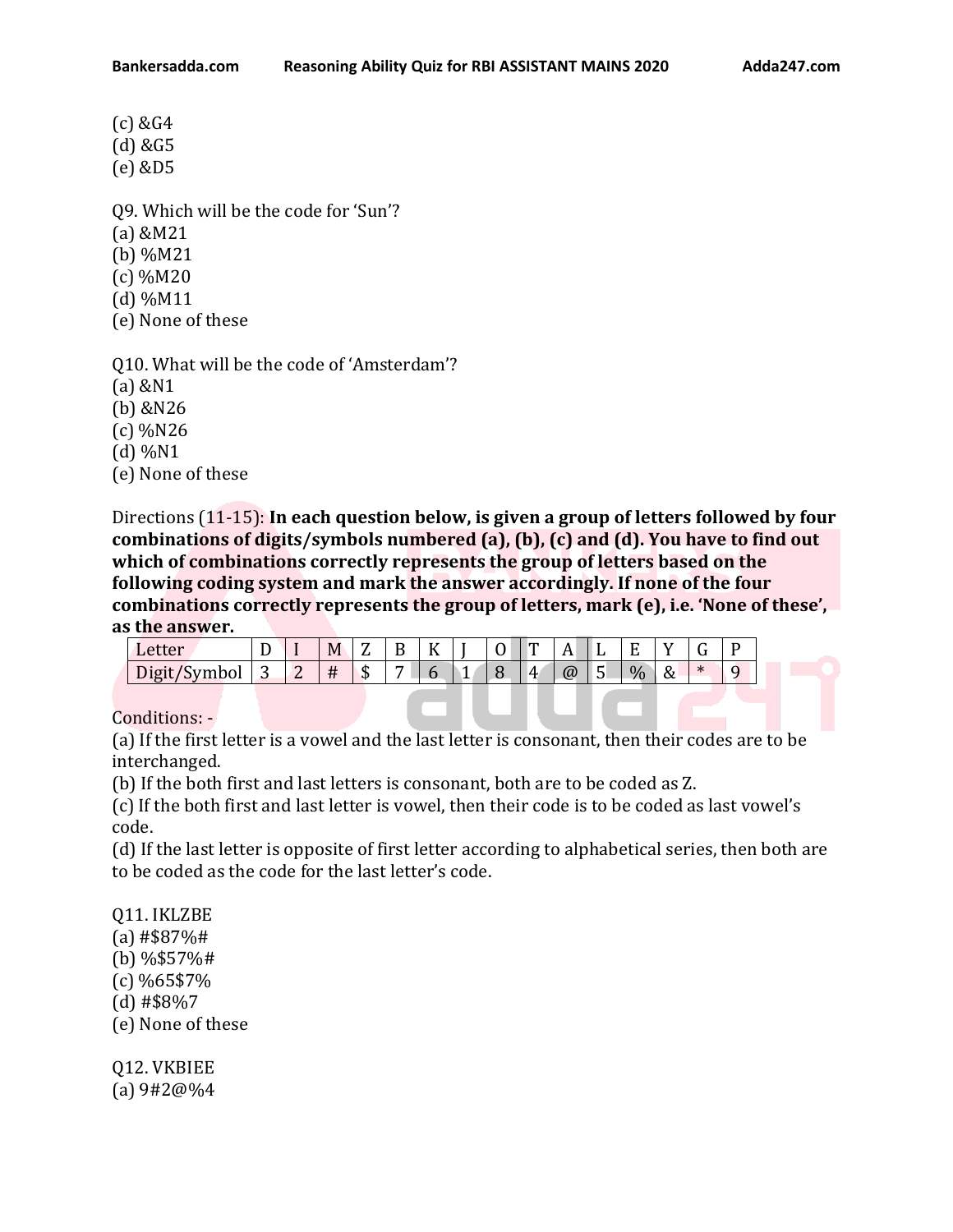(b) 9#2@%9 (c) 4#2@%4 (d) %672%% (e) None of these Q13. JMDETY (a) Z#3%4Z (b) 18#67% (c) \$876%1 (d) \$87%61 (e) None of these

Q14. OPYALG (a) \*9&@58 (b) 18#67%  $(c)$ #546%1 (d) %4@61 (e) None of these

Q15. BKJOT (a) Z#34Z (b) 18#67 (c) Z618Z (d) \$8761 (e) None of these

# da 2 **Solutions**

## **Solutions (1-5): Sol.**

| Floor | Persons | Days      |
|-------|---------|-----------|
| 8     |         | Monday    |
| 7     |         | Sunday    |
| 6     | L       | Thursday  |
| 5     | К       | Saturday  |
| 4     |         |           |
| 3     | N       | Tuesday   |
| 2     | 0       | Friday    |
|       | М       | Wednesday |

S1. Ans.(d)

S2. Ans.(d)

S3. Ans.(d)

S4. Ans.(c)

S5. Ans.(b)